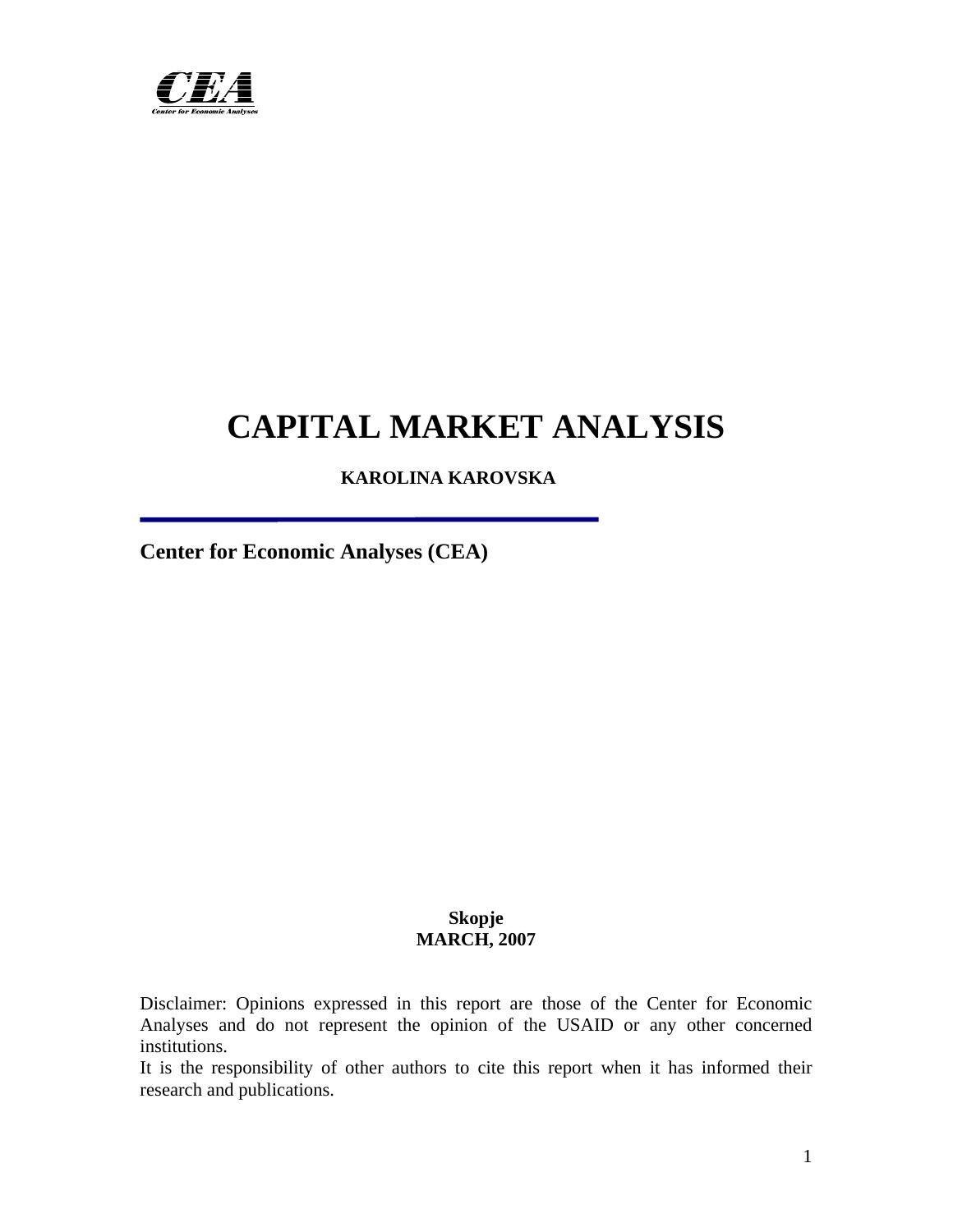

# **Table of Contents**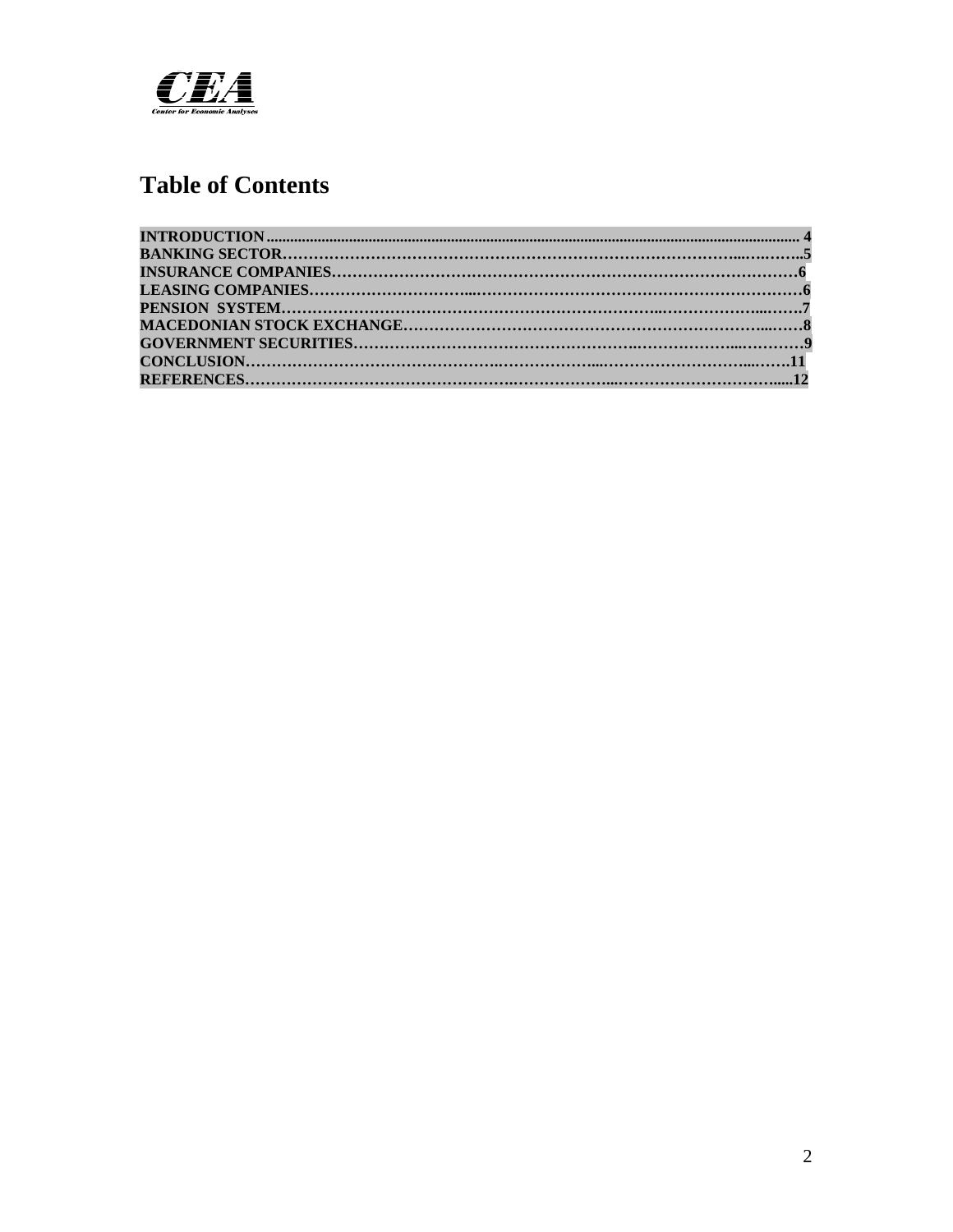

# General information about CEA

# Logo:



Address:

# **CENTER FOR ECONOMIC ANALYSES (CEA)**

Bul. Jane Sandanski 63/3, 1000 Skopje Macedonia

Tel: + 389 (0)2 24 44 766 Mob: + 389 70 834 636

TIN: 4030003479278 Reg. 5763061

Account number:

Stopanska Banka AD Skopje Account number: 200000856268559

Web page and e-mail:

[www.cea.org.mk](http://www.cea.org.mk/)

[www.lsg-data.org.mk](http://www.lsg-data.org.mk/)

[info@cea.org.mk](mailto:info@cea.org.mk)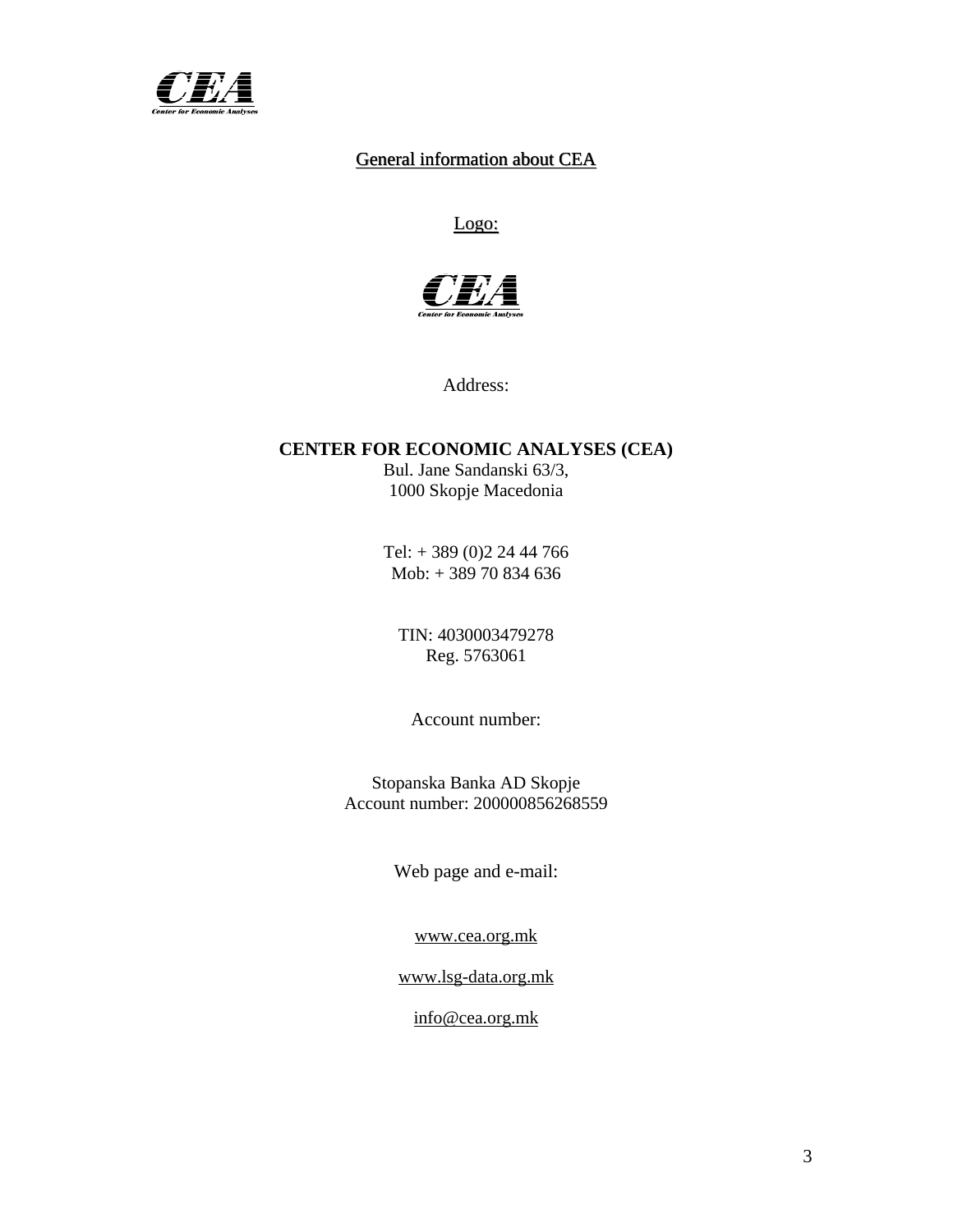<span id="page-3-0"></span>

# **Acknowledgments**

This report has been prepared by Karolina Karovska, Economist in CEA. Critical review and useful comments and inputs were provided by Marjan Nikolov, Dimitar Bogov and Borko Handziski.

# **Introduction**

The creation of a viable and sound financial system in Republic of Macedonia has been a fundamental aspect of the transition to a market economy. Building such a system has proven to be very difficult and challenging. Various studies and assessment reports have confirmed the view that in the beginning of the transition process the financial sector was weak, underdeveloped and shallow. The economy in Macedonia used to operate on a cash basis with a small and highly centralized banking sector and no functioning capital markets.

During the last few years, public authorities in Republic of Macedonia have introduced and implemented numerous initiatives affecting all aspects of banking and financial market development. The legal, institutional, regulatory and supervisory framework of financial institutions has been consistently improved and strengthened. Through the implementation of economic adjustment, surveillance and stability programs, these authorized institutions have provided the broader context for improvement economic conditions which is a prerequisite for effective reform in capital market in Republic of Macedonia. In a more specific context, through monetary policy management programs, legislative in these areas, application of positive experience, practice in developed countries, have greatly helped the promotion and the implementation of specific policies leading to the reform of the financial system.

The financial institutions in the Republic of Macedonia are banks (20), insurance companies (10), leasing companies (8) and the brokerage houses (11)-(as of November 2006). Macedonian Stock Exchange, on the other side, has been fundamental aspect of the transition to a market economy. All these entities function in separately regulated and supervised segments. The Macedonian financial system has the same characteristics as the continental one (Europe) where most dominant sector is the banking sector (see table 1), where around 90% of the total assets of the financial institutions are located together with a 50% share of GDP.

The remaining segments in the financial markets of the Republic of Macedonia are in a process of development. In the last couple of years the capital market and the insurance segment have seen rapid development, though much remains to be done.

|  | Table 1. Financial institutions in the Republic of Macedonia (as of end of 2005) |
|--|----------------------------------------------------------------------------------|
|--|----------------------------------------------------------------------------------|

|       | Insurance | <b>Brokerage</b> | Leasing   |
|-------|-----------|------------------|-----------|
| Banks | companies | houses           | companies |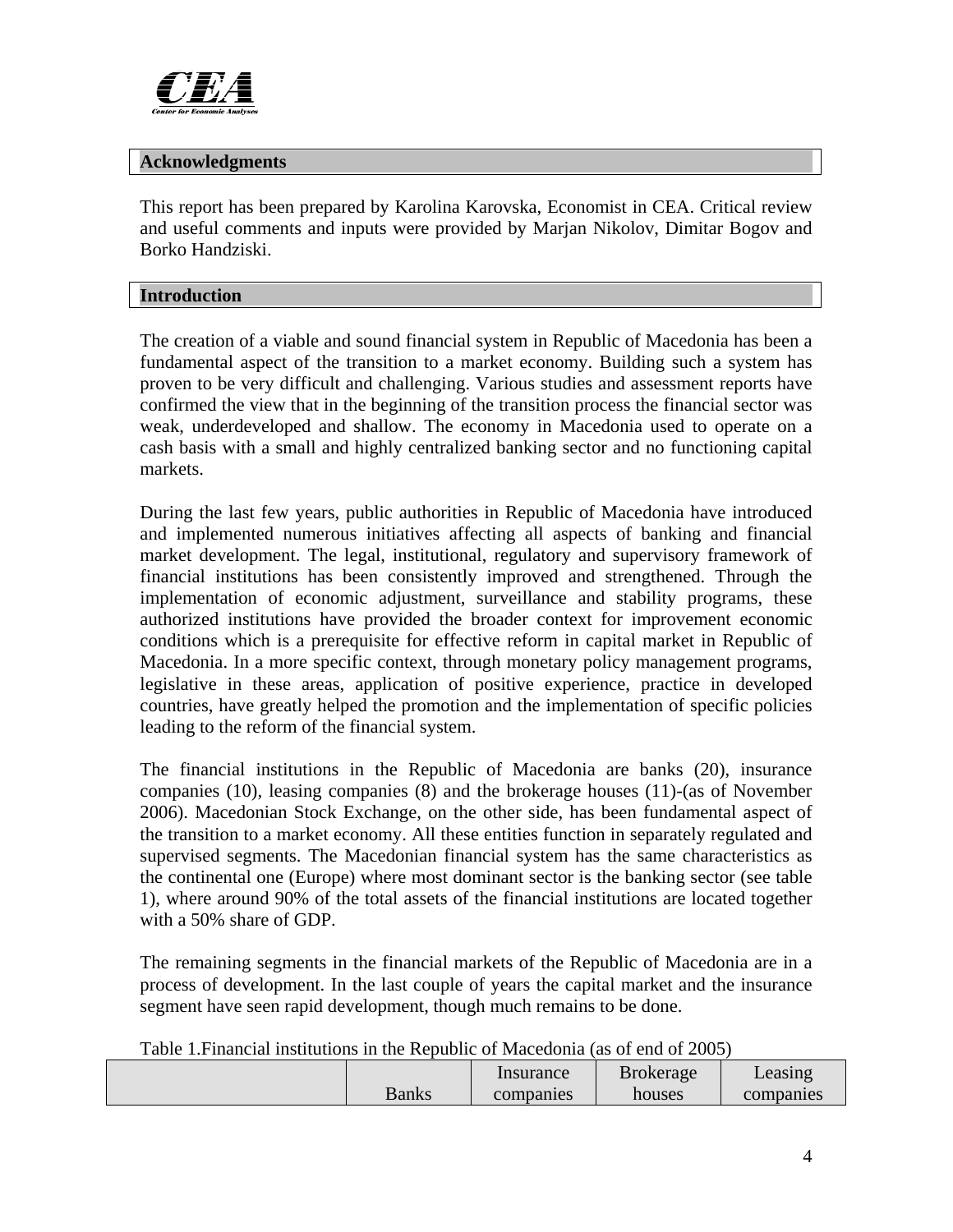

| Assets (in mill denars)                                                            | 140,345.0 | 13,618.0 | 447.0 | 2,275.0 |
|------------------------------------------------------------------------------------|-----------|----------|-------|---------|
| Share in the total assets of                                                       |           |          |       |         |
| the financial institutions                                                         | 89.6      | 8.7      | 0.3   | 1.5     |
| Share in GDP $(\%)$                                                                | 50.6      | 4.9      | 0.2   | 0.8     |
| Concentration in % (largest<br>two/three ) from the total<br>asses of the industry | 66.0      | 81.4     | 58.8  | 61.0    |
| Capital (in mill denars)                                                           | 21,670.0  | 2,894.0  | 348.0 | 121.0   |
| Foreign capital in %                                                               | 52.5      | 63.0     | 100.0 | 100.0   |

Source: The future of local government finance, CEA 2006.

One of the manners of assessment the relative size of financial market is by comparing figures that are collected at the international level. For example, the volume of listed securities in exchanges or transactions in the exchanges to the overall GDP of the country is a rough indicator of the relative role of the financial markets in the economy (in Macedonia this ratio is 11% at the end of 2005).

# **Banking sector**

The financial sector in Macedonia is still dominated by the banks as the core of financial activity and commercially based funding. The absorptive capacity of domestic capital market is:

- Outstanding stocks of financial assets:
	- Government debt outstanding: EUR 669 m. (August 2006)
	- Total bank deposits: EUR 1.79 b. (June 2006)

The banking system in Macedonia consists of 20 private banks, 15 savings houses and the state-owned Macedonian Bank for Development Promotion. According to the Banking Law, banks observe the principles of profit maximization, liquidity, safety and profitability. A foreign bank can establish a branch either as a legal entity or as a representative office. Savings houses are limited in their banking activities to savingsrelated services for individuals. They may neither undertake other banking operations nor directly offer services to companies. The three largest banks – Komercijalna Banka AD Skopje, Stopanska Banka AD Skopje and Tutunska Banka AD Skopje dominate the banking system.

In general, Macedonia is experiencing a trend of permanent increase in banking activities. Although growth of bank credit to the enterprise sector has been recorded, banks rarely manage to meet enterprise needs in terms of maturity and collateral requirements. Shortage of funds (access to cheap financing), lack of credit skills and unavailability of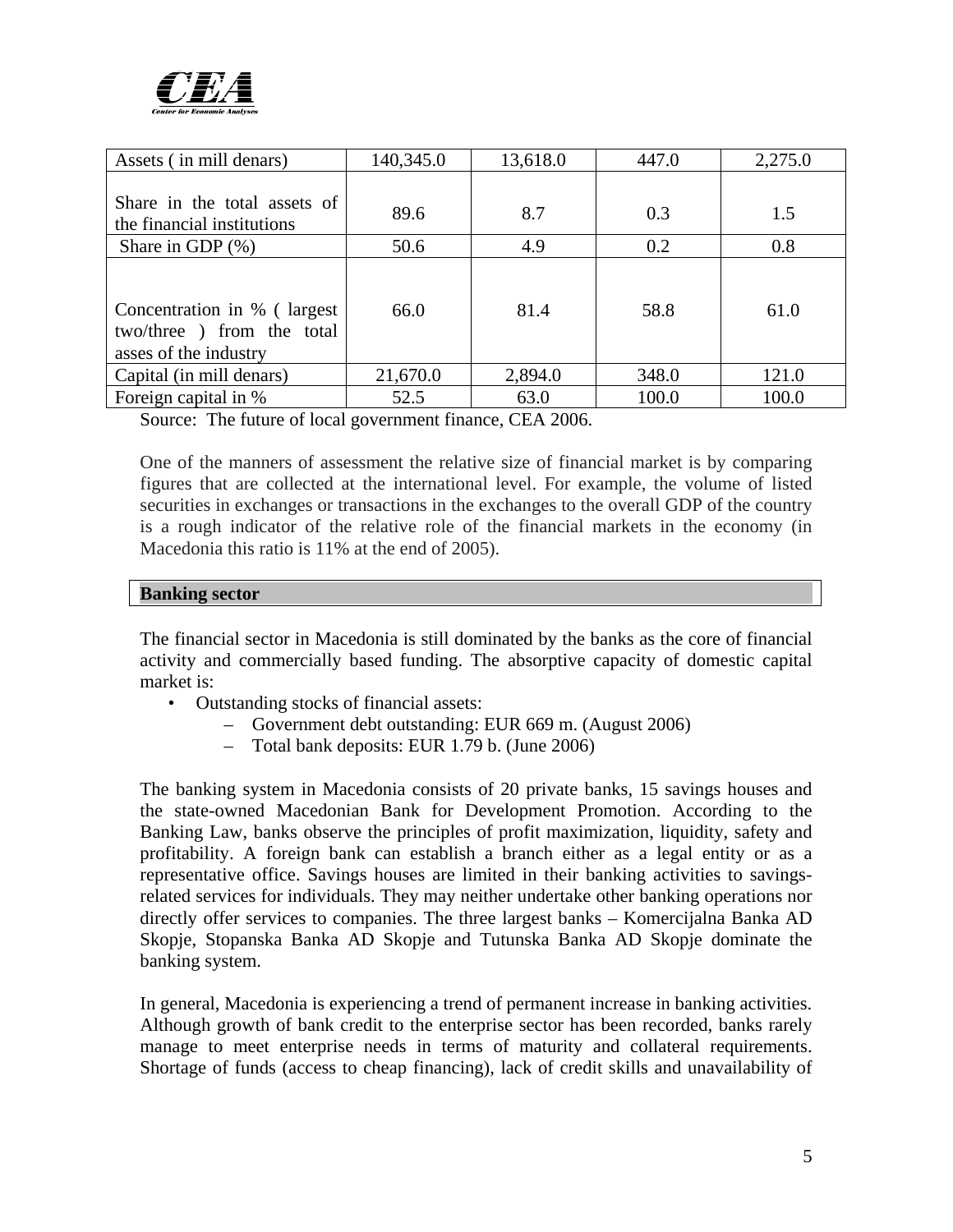

good lending opportunities are among the many possible factors responsible for low level of bank credit to the private sector.

The Macedonian banking system in 2005 experienced a positive trend regarding the profitability (although still lagging behind when compared with some other countries from SEE) reaching on average 1.3% and 8.1% for ROAA (return on average assets) and ROAE (return on average equity) respectively. This was mainly due to the considerable improvement in the profitability of the group of small banks. The main driving force behind this development was the increase in net income together with a better cost efficiency in their operating activities, which is certainly an important aspect for maintaining the stability and security of the entire banking system.

During the transition period and especially during the last six years, authorized institutions have taken measures to improve banking system asset quality, such as the write-off of non-performing loans, the enforcement of the regulatory framework according to the BIS standards and the application of risk management systems.

Also the level of financial intermediation increased significantly .The deposit base was increased while the adequate legal protection of the lenders, the introduction of modern credit risk management techniques and the good performance of the enterprise sector, led to high credit expansion. One of the most important factors for further development is competition. As competition has increased slightly, very few new products and services have been introduced on the market.

The privatization of the banking system was characterized by the entry of foreign banks in the market. Foreign banks usually enter the market either by acquiring local banks (state-owned or private) or by establishing subsidiaries and branches. The entry of foreign banks was very important, since they introduced modern risk management techniques and financial management know-how. Foreign ownership is a necessary condition for the efficient transition of the banking sector.

With the acquisition of Ohridska Banka by Société Générale we believe that a certain era of mediocre banking practices applied by the Macedonian banks (as well as foreign banks with 'Macedonian corporate culture') is coming to an end.

#### **Insurance companies**

The insurance market in the Republic of Macedonia consists of 10 insurance companies. QBE Macedonia is the largest investor in the insurance market in the Republic of Macedonia. The Company provides extensive coverage in the following fields:

- Industrial Property Insurance
- Civil property Insurance
- Transport Insurance
- Motor Vehicle Insurance
- Life / Personal Accident Insurance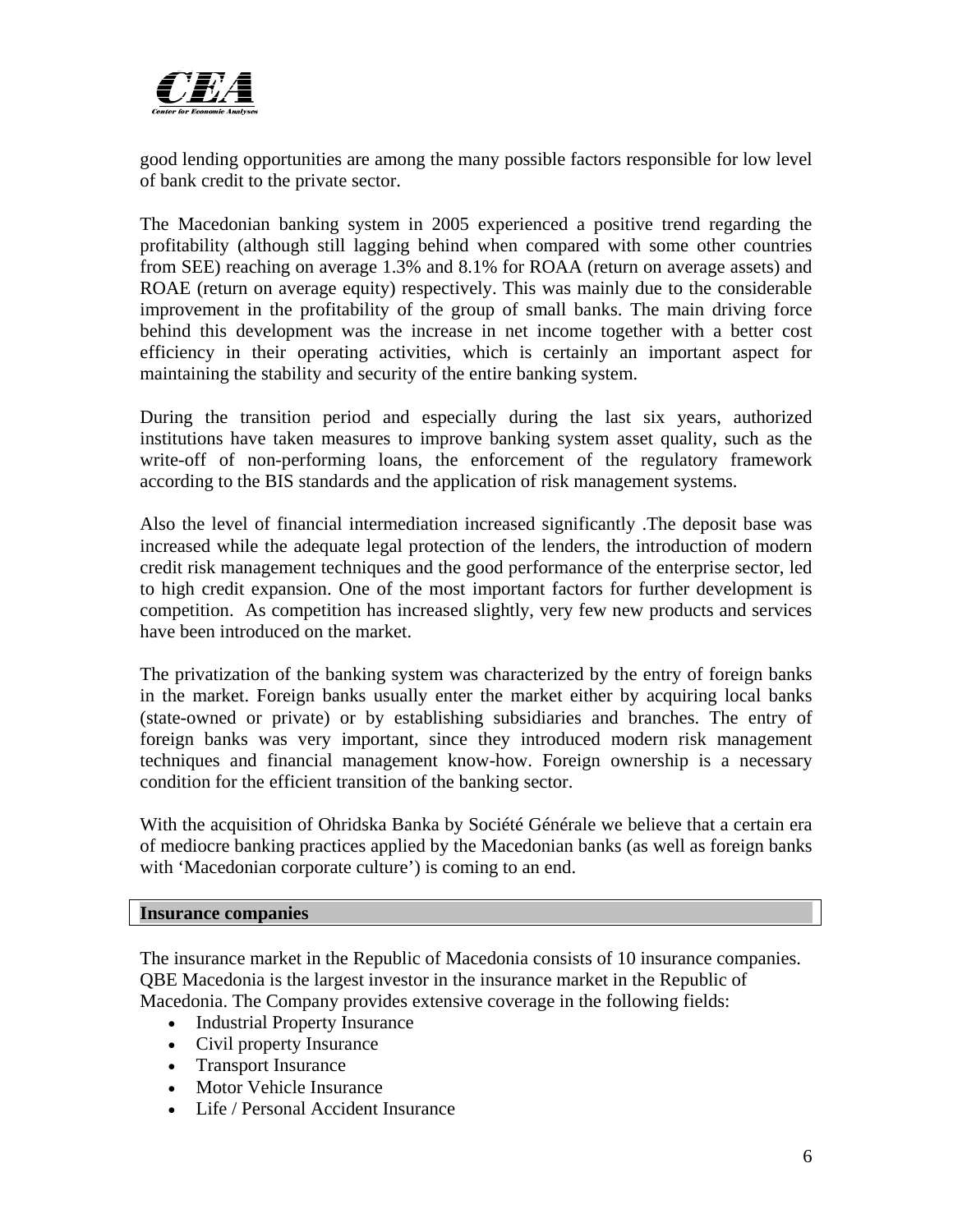

#### **Leasing companies**

In 2002 a Leasing Law has been adopted and amended the following year. The Law on Leasing has been drafted in an emergency to address the need for a legal frame when a leasing company wanted to start its operations.

Leasing is provided through 2 leasing companies (LBIS and EUROLEASING) and other 3 traders are licensed to lease the equipment they trade (2003). 99% of the leasing market is covered by LBIS, which is leasing mostly cars. EUROLEASING was created in 2003 and is also successful in leasing cars. In June 2004 the company called ARKADA started operations. They have foreign (Ukranian) founding capital and aim at leasing real-estate for private individuals. In 2006 Hipo Alpe Adria Bank opened a branch in Macedonia. The banking law provides basis for banks to engage in leasing. Three major banks announced that they would engage in leasing and finance the acquisition of apartments by private individuals. No attempts to lease equipment exclude the leasing of katterpillar vehicles were made so far.

The Ministry of Finance is open for cooperation and, if needed, to change the law, but currently is more focused on the promotion of the leasing activity and is not very willing to introduce the cross-border leasing, nor operational leasing, which is considered risky.

#### **Pension system**

Reforming the pension system is a complex process that has been prepared step by step in order to avoid sudden changes to individual persons. The pension system structure is based on three pillars.

# **1. Mandatory pension and disability insurance based on generation solidarity (first pillar).**

The first pillar implies the mandatory government pension fund – (The Pension and Disability Insurance Fund of Macedonia – PDIF), which will continue to function in the same manner as now on the principle of generation solidarity. That means that contributions of insured workers will be used for pension benefit payments for current and future pensioners.

# **2. Mandatory fully funded pension insurance (second pillar).**

The second pillar includes the two private pension funds (NLB Nov penziski fond and KB Prvo penzisko drustvo) each insured worker will choose one. Assets will be invested according to the strict legal regulations that will ensure high protection of insured workers' interests and their funds. In the private pension funds each member will have his/her own personal (individual) account to which contributions will be paid. Funds paid from your salaries and the profit obtained from their investments is only yours, and will represent in total the amount of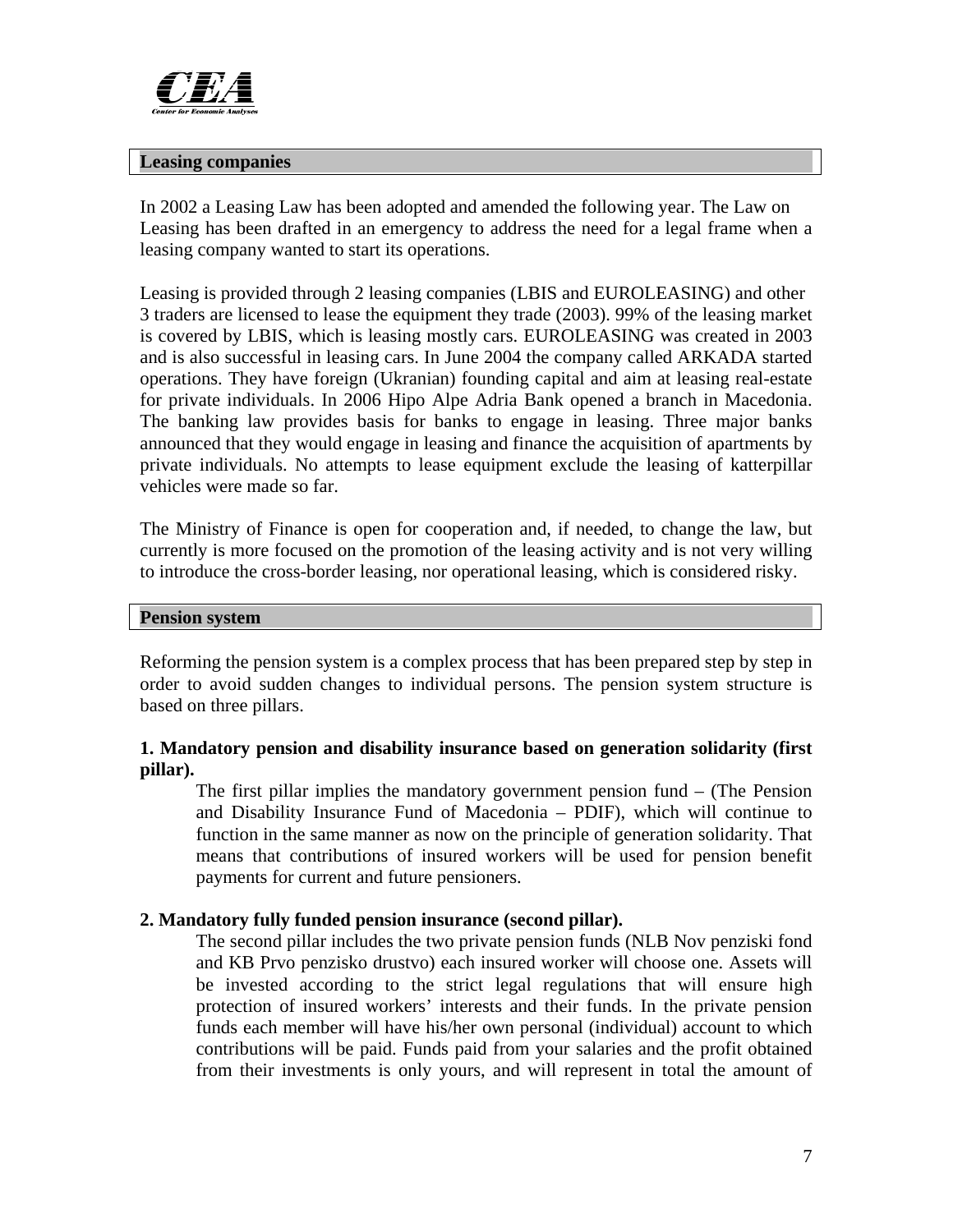

your pension after retirement. Insured workers will be regularly informed about the balance of funds on their accounts that are planned for their retirement days.

# **3. Voluntary fully funded pension insurance (third pillar).**

This pillar will be an innovation that will enable pension insurance for citizens who will not be included in the pension system. Also, this pillar will offer an opportunity for higher pensions for insured workers that voluntarily decide to save more from their salaries.

The reform was being implemented to ensure the financial and social security of today's pensioners and of generations of future ones. In Macedonia, as in other European countries, there is a trend towards the aging of the population. This will cause increased number of older people in the total population, i.e. the changing of the ratio of pensioners to employees. In the future, the number of pensioners is expected to equal the number of insured employees, ultimately making it difficult to pay out pensions, as in the systems financed on the basis of generation solidarity as it is in our system, the current insured workers pay for the pensions of current pensioners. This would cause the system to become insolvent in the long run.

The main objective of the reformed pension system is to safeguard the interests of each member, since retirees deserve to spend their days feeling secure.

#### **Macedonian Stock Exchange**

The Macedonian Stock Exchange was founded on September 13, 1995 and commenced trading on March 28, 1996, as a central marketplace for trading in securities and the firs organized stock exchange in the history of the Republic of Macedonia.

The MSE was founded as a non-for-profit joint stock company with a founding capital of 500,000 EUR. According to the legislation that was in force in 1996 only eligible found of the MSE were banks and other financial institutions (saving houses and insurance companies) MSE had initially 19 members: 13 banks, 3 saving houses and 3 insurance companies. Since 1997, according to the new Law on Issuance and Trading in Securities MSE members could only have been legal entities which sole activity is trading in security 9 brokerage houses). Due to these changes the number of MSE members decreased to 7.

The new Securities Law from 2000 introduced again the possibility of banks being MSE members (starting from 2002). All MSE members must be licensed for trading in security by the Macedonian Security and Exchange Commission. Only brokers, authorized by the members may trade in securities at MSE.

MSE has currently 17 members – 11 brokerage houses and 6 banks. According to the Securities Law from 2000 the initial share capital of each MSE must be at least 75,000 Euro (license for acting as an agent) and the liquid capital must be 15,000 Euro. In order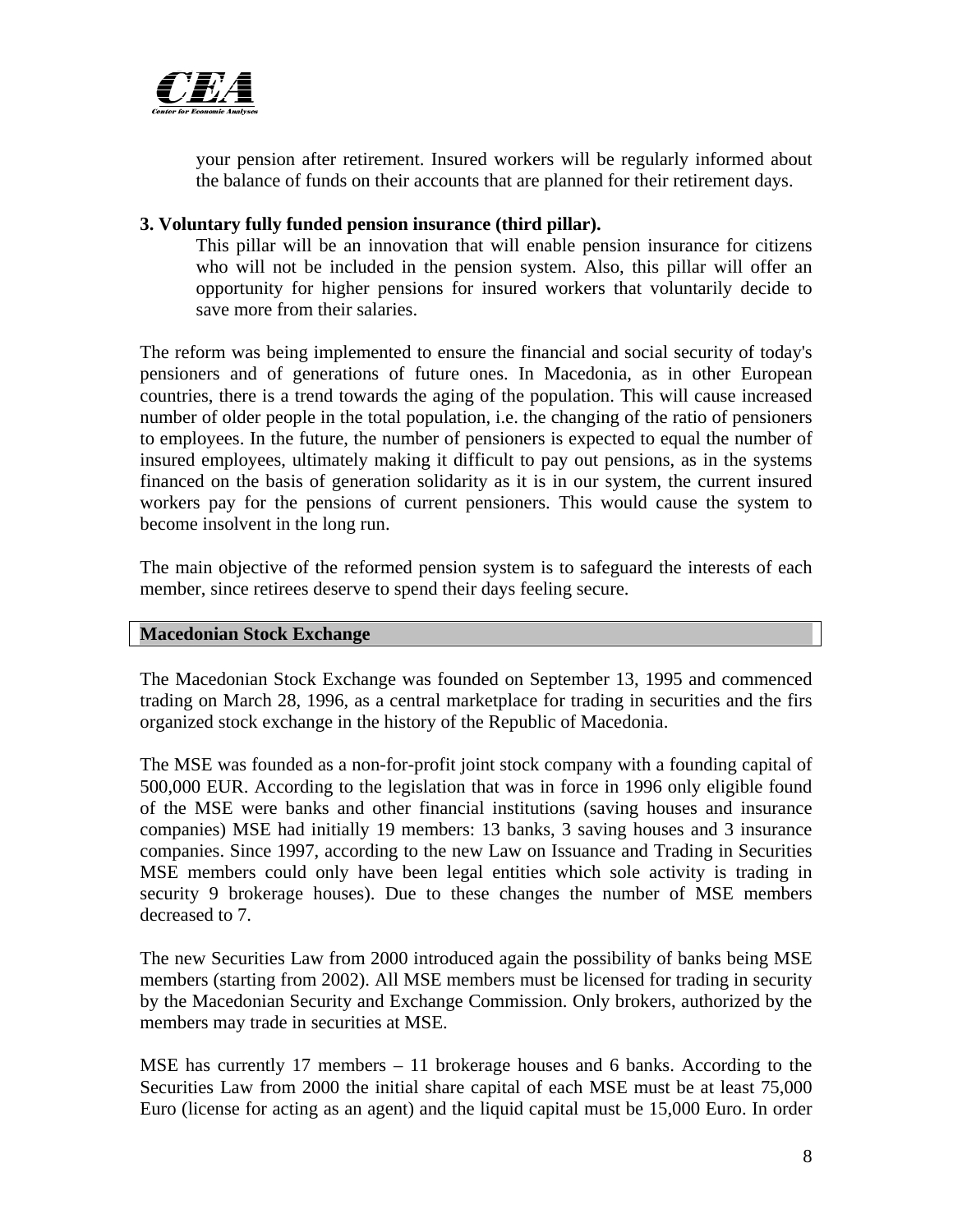

to get full license as broker-dealer, Brokerage Company must have at 500,000 Euros share capital.

Starting from June 20, 2001 (with the new amendments of the Securities Law), MSE start to operate on a for-profit basis, with a founding capital of 500,000 Euros. MSE shareholders may be any legal and private domestic and foreign entity. Shareholdings entity is limited up to 10% of the MSE outstanding shares.

Currently MSE has 20 share holders (8 brokerage houses, 8 banks, 1 insurance company and 3 private investors).

Analyzing transactions realized on MSE in 2006, trading on the Macedonian Securities Stock Exchange via traditional trading amounted to Denars 10.794 mil, which in relation to 2005, grew by 61.08%. Trading realized via block transaction amounted to Denars 13.970 mil, government securities were traded in amount of Denars 6.237 mil. Total trading on the Macedonian Securities Stock Exchange amounted to Denars 31.071 mil., which in relation with the previous year increased by 248.92 %.

In order to identify the underlying trend in the development of the stock market, we analyze the turnover structure. Block transaction participate with 45.04%, official market with 29.58%, government auction with 20.11%, unofficial market took 5.22% and other securities 0.05% from all turnover realized in 2006. The new issues of securities of some banks listed on the Stock Exchange reflect a positive perception of the investors for the economic environment and the business potential of the banking sector of the Republic of Macedonia.

The ownership structure of capital of the shareholding companies showed that foreign investors were most present in the total capital of the companies, being among the 10 most liquid companies on the Macedonian Stock Exchange.

On June 30, 2006, the Stock Exchange started calculating and publishing the Bond Index of the Macedonian Stock Exchange AD Skopje (OMB). The OMB index is composed of bonds for old foreign exchange and denationalization bonds of the  $1<sup>st</sup>$ ,  $2<sup>nd</sup>$ , 3th,  $4<sup>th</sup>$  and  $5<sup>th</sup>$ issue, and the initial value of the OMB is 100. OMB is a price index weighted by the turnover, with a restriction according to which the share of none of the bonds within the index structure is not allowed to exceed 30%. In order to provide index continuity, every time, before the index is calculated with a new composition, a corrective factor is determined, which is to provide time comparability of the index, notwithstanding the possible changes in the index composition. The OMB index for 2006 is 99.06%.

Komercijalna banka, Stopanska banka AD Bitola and Ohridska banka – these are the most profitable banks in the country according to non revised financial reports the listed companies submitted to the Macedonian Securities Stock Exchange. Banking remains to be the most lucrative business in the country. This year even three, out of the first five companies, according to their successful financial performance, are banks.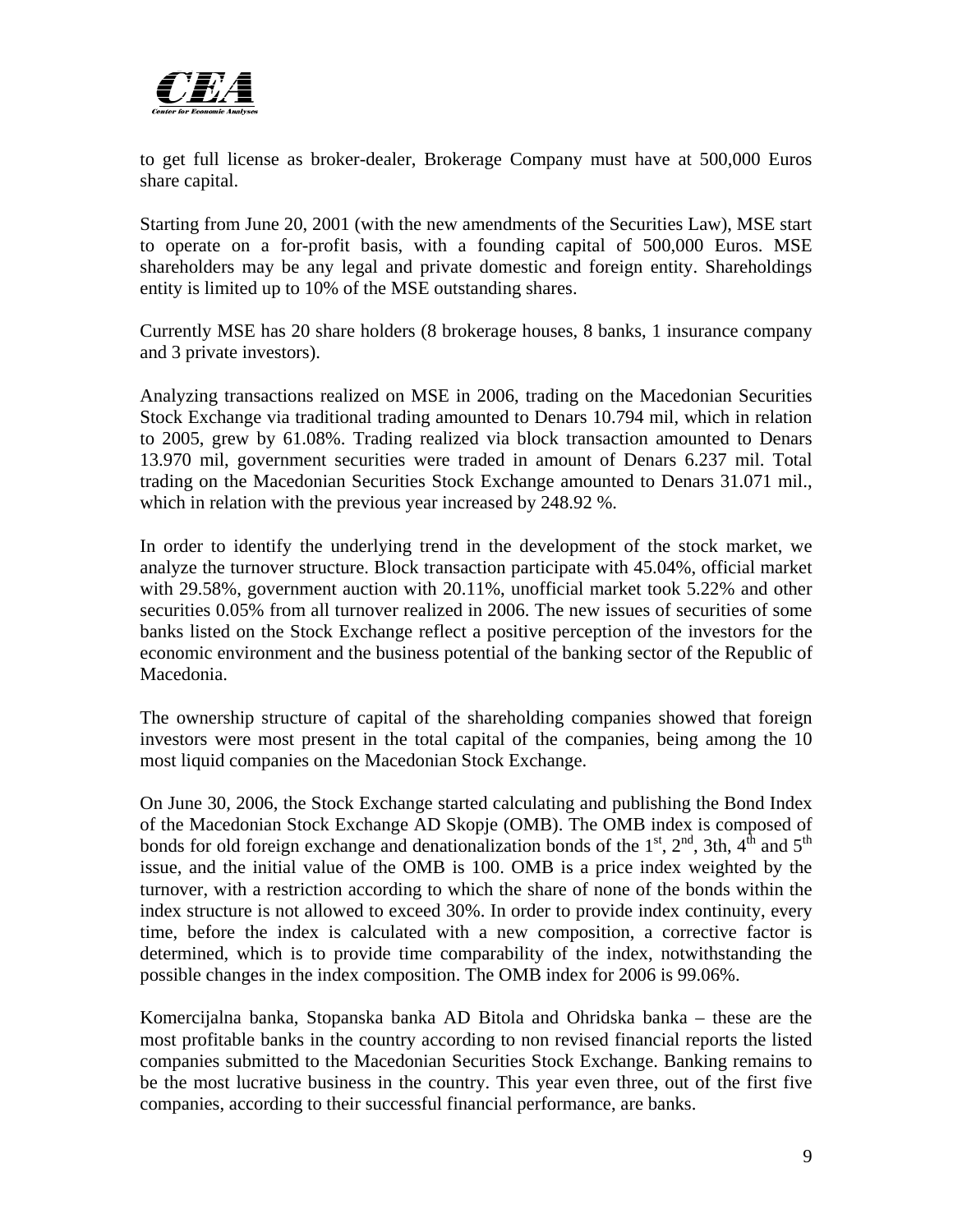

# **Government securities**

Apart from the banking sector, the capital market shows rapid deepening as well as an increment of awareness in the broader population about the advantages of investing in securities. However, the corporate governance issues have to be reflected in the practice as well in order to increase confidence in the capital market issuers and institutions.

The public debt of the Republic of Macedonia comprises the government debt and all financial liabilities in the form of loan and securities created via borrowing by the municipalities and the city of Skopje, as well as borrowing by the public enterprises and the companies being fully or predominantly owned by the state.

Public debt portfolio of the Republic of Macedonia comprises inherited from former Yugoslavia, borrowing with international financial institutions and on international financial markets, as well as borrowing on domestic markets. Thus, in the second quarter of 2006 thee total public debt, according to the Law on Public Debt is EUR 1.770 million i.e.37 %of GDP. General government debt is EUR 1.678 million i.e. 35 %of GDP.

| in million EUR                    |            |            |            |            |  |
|-----------------------------------|------------|------------|------------|------------|--|
|                                   | Month      |            |            |            |  |
|                                   | 31.12.2005 | 30.04.2005 | 31.05.2006 | 30.06.2006 |  |
| External public debt              | 1,441.16   | 1,215.00   | 1,207.36   | 1,219.60   |  |
| General government debt           | 1,245.35   | 1,030.00   | 1,025.89   | 1,037.70   |  |
| Central bank debt                 | 52.66      | 50.00      | 48.39      | 47.82      |  |
| Public enterprises debt           | 143.15     | 135.00     | 133.08     | 134.08     |  |
| Domestic public debt              | 750.39     | 800.90     | 784.32     | 753.29     |  |
| General government debt           | 603.66     | 656.59     | 660.46     | 642.71     |  |
| Central bank debt                 | 0.00       | 49.05      | 49.03      | 43.64      |  |
| Central bank debt                 | 146.74     | 144.31     | 123.86     | 110.59     |  |
| Public enterprises debt           | N/A        | 1.16       | 1.10       | 1.52       |  |
| Total public debt according the   |            |            |            |            |  |
| GFS methodology                   | 2,191.55   | 2,015.90   | 1,991.69   | 1,972.89   |  |
| Total public debt as % of average |            |            |            |            |  |
| <b>GDP</b>                        | 48.55      | 42.19      | 41.68      | 41.29      |  |
| Total public debt according       |            |            |            |            |  |
| <b>Public Debt Law</b>            | 1,992.16   | 1,772.53   | 1,770.40   | 1,770.84   |  |
| Total public debt as % of average |            |            |            |            |  |
| <b>GDP</b>                        | 44.10      | 37.90      | 37.05      | 37.06      |  |

Table 2. Total public debt

Source: Ministry of finance and NBRM Adopted by the author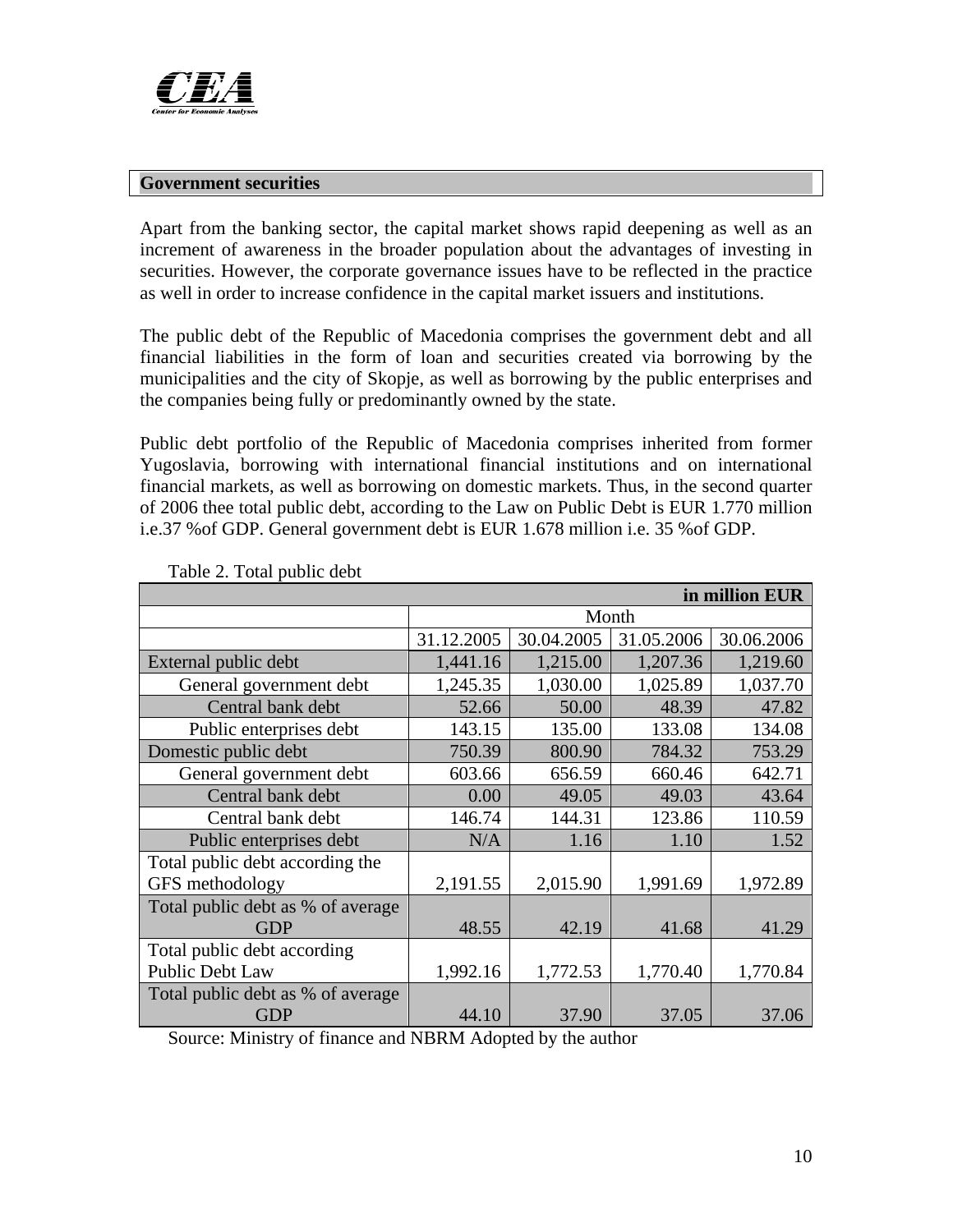

In December 2005 the Republic of Macedonia appeared on the international market for the first time with an issue of the Eurobond, the offers for which were EUR 593 million i.e. four times its issued amount (EUR 150 million).

At the same time, rating agencies Standard and Poor's and Fitch assigned the following ratings to the newly issued Eurobond: BB+ (with stable outlook) and BB (with positive outlook), respectively. The issued Eurobond in the amount of EUR 150 million is with 10- year maturity period, as well as 4,625% coupon interest rate. So as to improve the structure of the debt portfolio full buyback of the debt towards London Club of Creditors was carried out in January 2006, which is the first major active measure of the Ministry of finance to actively manage the public debt.

The policy of continuous issue of government securities continued in the first half of 2006. The focus was placed on the following:

- Increasing the issue of government securities (in the first six month of 2006 was Denars 6,3 billion).
- Increasing the maturity period of government securities (according to the 2006 Calendar of issues of government securities, until the end of the year, issue of the first 3 – year government boned is planned).
- Greater attractiveness of government securities and expansion of the base of foreign investors.

These actions take there place on the Primary government securities market. In parallel of developing of the primary market, secondary trading of government securities also developed. Most significant institutions where secondary trading was made were Macedonian Stock Exchange and the OTC market. Trading on the OTC market does not bear transaction costs and the settlement is made in real time. Until June 2006, 16 transactions in treasury bills were carried out on the OTC market.

# **Conclusion**

At this moment, the failure of the Macedonian financial system to respond to the demand for finance by the local private sector appears to be a significant problem for economic growth. With the capital market being underdeveloped, the burden of intermediation of savings for financing private enterprise sector development is fully on the "shoulders of the banking system", which still largely is in the need of significant reforms. Furthermore, the resulting degree of financial intermediation is much lower when compared with that in Western economies.

It is a very important step forward concerning the liberalization of this market segment (by removing all administrative barriers and simplifying the entry procedures for prominent financial institutions on Macedonian market), the improvement in the legal and regulatory environment. Also one of the most important factors for further